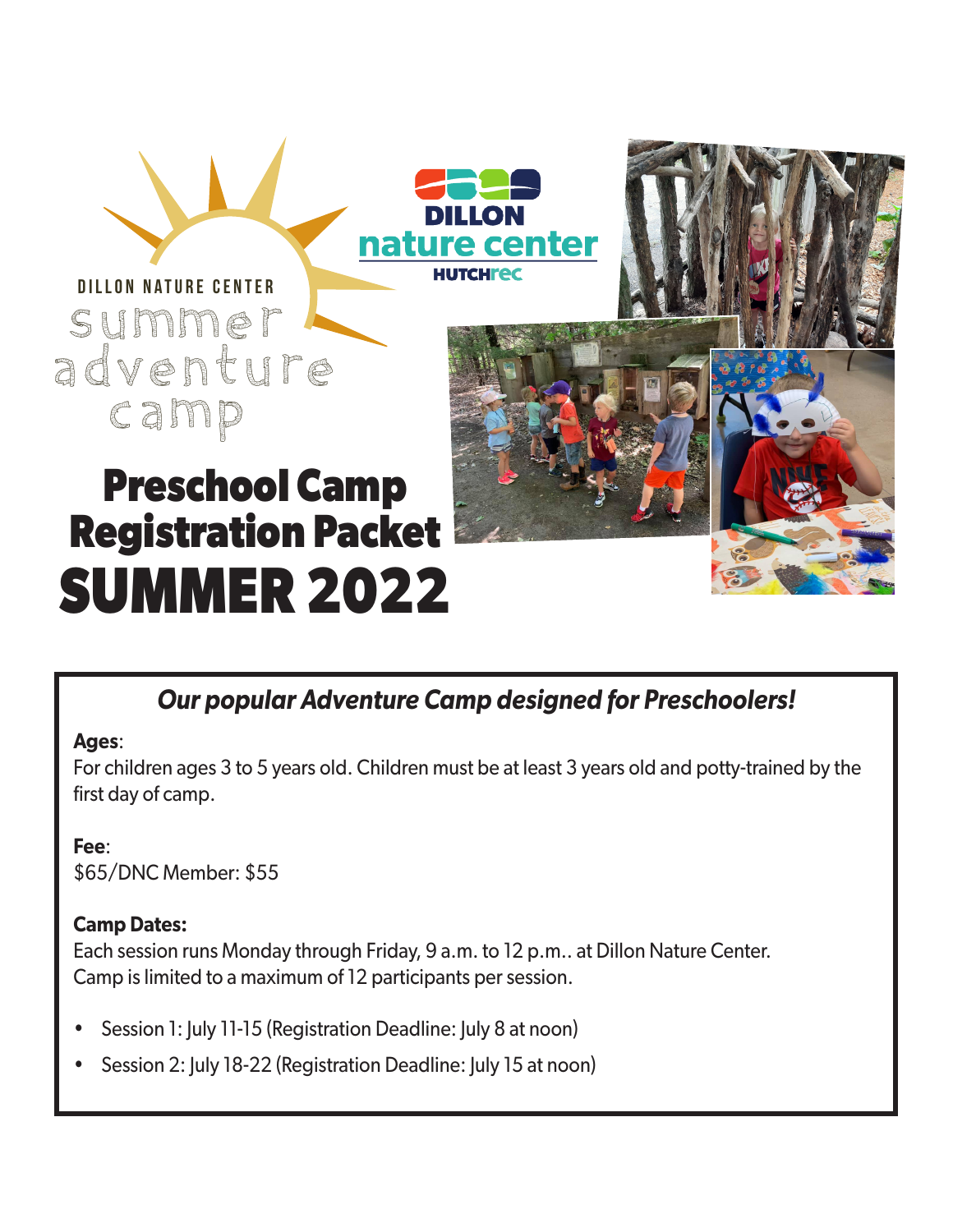## **DNC Preschool Adventure Camp: Registration Form**

#### **Account Holder Information**

| (Street)                                           | (City) | (Zip)  |       |
|----------------------------------------------------|--------|--------|-------|
| <b>Camper Information</b>                          |        |        |       |
|                                                    |        |        |       |
|                                                    |        |        |       |
| (Street)                                           |        | (City) | (Zip) |
| Circle/Select Session of Preschool Adventure Camp: |        |        |       |

Session 1: July 11-15 Session 2: July 18-22

#### **Release & Waiver Form**

RELEASE: I understand that injuries are a natural part of many recreation activities. In consideration of the permission granted, by the Hutchinson Recreation Commission to participate in above activity, I release the Hutchinson Recreation Commission, its agents and employees from all actions, causes of action, damages, claims, or demands which I, my heirs, executors, administrators, or assigns may have against it and other above-described parties, for all personal injuries known or unknown which has or may incur by participating in the above-described activity.

MODEL RELEASE: The undersigned and participant authorize the HRC to use at its discretion any photograph(s) and/or video(s) taken of the participant while participating in any activity and waive any and all claims that the participant or the undersigned or their heirs, executors, administrators, or assigns may have or claim to have resulting from such photograph(s), video(s), or reproductions thereof.

MEDICAL RELEASE: In case of a medical emergency and I cannot be contacted, I give my permission for a HRC representative to act in my place and to make medical decisions concerning emergency treatment for the participant.

CONDUCT: The undersigned and participant agree to abide by all policies and guidelines set forth by the HRC regarding this program and violations could result in being expelled from activity with no refund. I, the undersigned, have read this release and understand all its terms. I execute it voluntarily and with full knowledge of its significance.

| <b>FOR OFFICE USE ONLY</b> |  |  |
|----------------------------|--|--|
|                            |  |  |
|                            |  |  |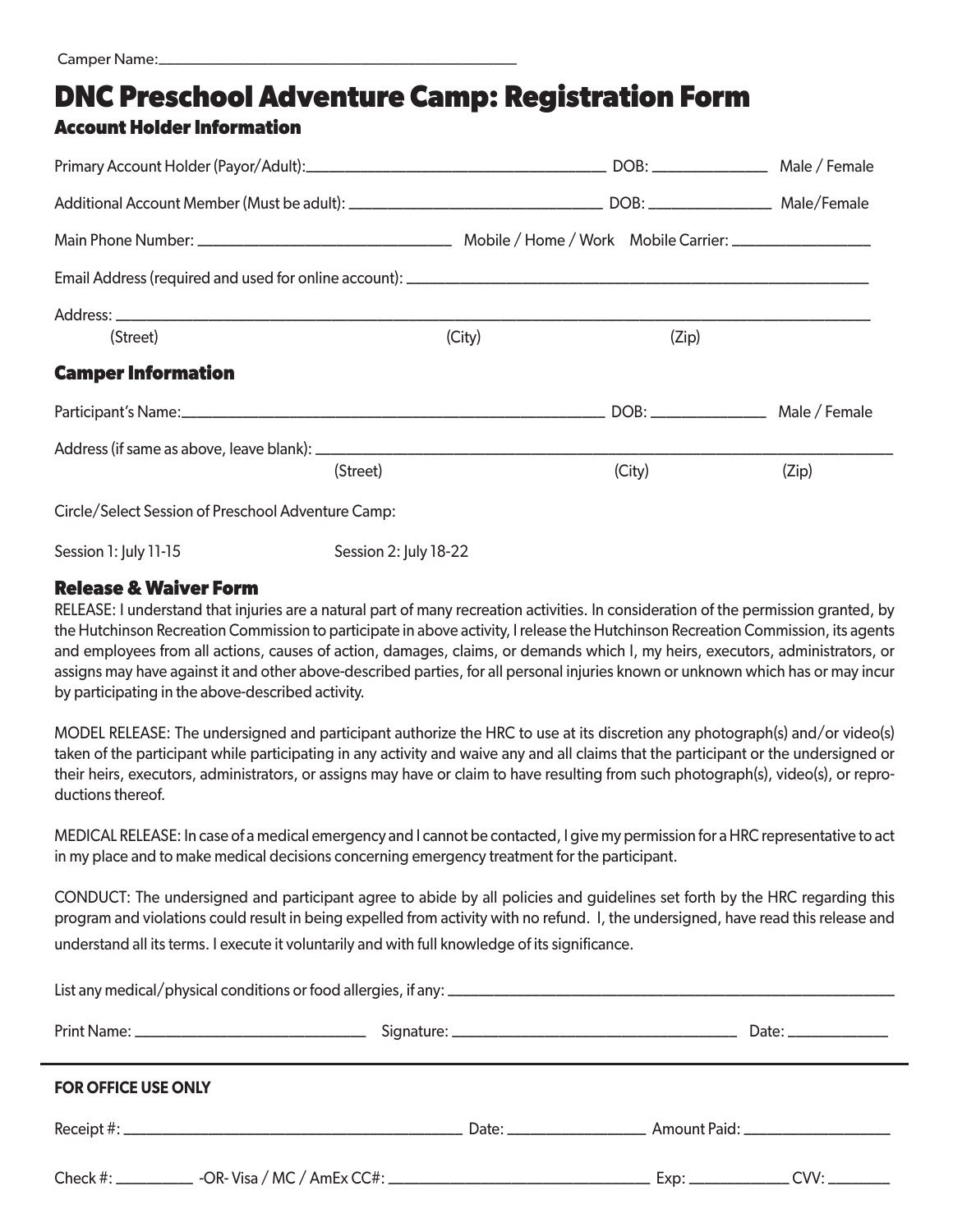# **DNC Preschool Adventure Camp: Health History Form**

Camper's Name:\_\_\_\_\_\_\_\_\_\_\_\_\_\_\_\_\_\_\_\_\_\_\_\_\_\_\_\_\_\_\_\_\_\_\_\_\_\_\_\_ Male / Female DOB: \_\_\_\_\_\_\_\_\_\_\_\_\_\_\_\_\_\_\_\_\_\_

Circle/Select Session of Preschool Adventure Camp:

Session 1: July 11-15 Session 2: July 18-22

Please circle any of the following conditions or difficulties that affect your child

| <b>Frequent Ear Infections</b> | Epilepsy                    |
|--------------------------------|-----------------------------|
| Heart Defect/Disease           | <b>Infectious Disease</b>   |
| Convulsions/Seizures           | Dizziness from exercise     |
| <b>Skin Problems</b>           | Frequent Sore Throats/Colds |
| <b>Frequent Headaches</b>      | Asthma                      |
| <b>High Blood Pressure</b>     | <b>Diabetes</b>             |

Other physical condition(s) (please describe)

Emotional/Behavior (please describe)

Allergies (please circle)

Hay Fever Insect Bites Penicillin Other: \_\_\_\_\_\_\_\_\_\_\_\_\_\_\_\_\_\_\_\_\_\_\_\_\_\_\_\_

Foods (please list allergy and severity)